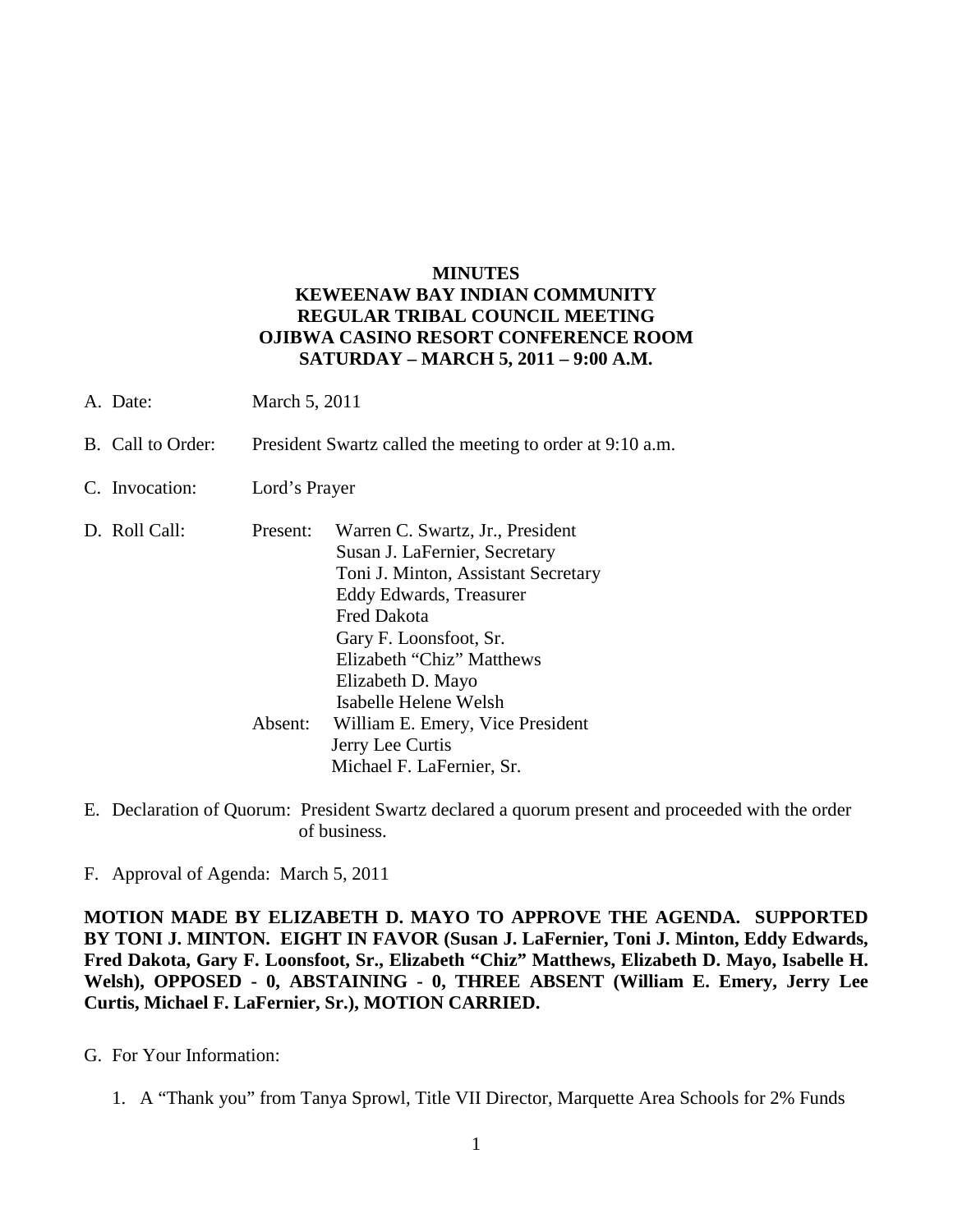- 2. A "Thank you" from Mary and Mike Beiring
- 3. A "Thank you" from Emily and Andrew Stark, Coaches of Baraga Special Olympics Basketball
- 4. A "Thank you" from the Baraga County Vikings Special Olympics Basketball Team
- 5. A "Thank you" from the Baraga County RICC Program/Hannah Misegan's Request
- 6. A "Thank you" and Certificate of Appreciation from James Mattson, Toy for Tots Coordinator
- 7. A "Thank you" from the Superior Alliance for Independent Living (SAIL)
- 8. A "Thank you" from the Keweenaw Family Resource Center
- 9. A "Thank you" from William Short, MD, Interim CEO of the Upper Peninsula Health Education Corporation (UPHEC) for 2% Funds and a copy of the press release submitted to all Upper Peninsula news media regarding KBIC's donation awarded to the Marquette Family Medicine Residency Program (FMR)
- 10. Notification of Approved Enrollment Applications February 2011 (8)

H. President's Report/February 2011 – Verbal Report

**MOTION MADE BY ELIZABETH D. MAYO TO APPROVE THE FEBRUARY 2011 PRESIDENT'S REPORT. SUPPORTED BY ELIZABETH "CHIZ" MATTHEWS. EIGHT IN FAVOR (Susan J. LaFernier, Toni J. Minton, Eddy Edwards, Fred Dakota, Gary F. Loonsfoot, Sr., Elizabeth "Chiz" Matthews, Elizabeth D. Mayo, Isabelle H. Welsh), OPPOSED - 0, ABSTAINING - 0, THREE ABSENT (William E. Emery, Jerry Lee Curtis, Michael F. LaFernier, Sr.), MOTION CARRIED.**

I. Secretary's Report/February 2011 – available for your review

**MOTION MADE BY GARY F. LOONSFOOT, SR. TO APPROVE THE FEBRUARY 2011 SECRETARY'S REPORT. SUPPORTED BY TONI J. MINTON. EIGHT IN FAVOR (Susan J. LaFernier, Toni J. Minton, Eddy Edwards, Fred Dakota, Gary F. Loonsfoot, Sr., Elizabeth "Chiz" Matthews, Elizabeth D. Mayo, Isabelle H. Welsh), OPPOSED - 0, ABSTAINING - 0, THREE ABSENT (William E. Emery, Jerry Lee Curtis, Michael F. LaFernier, Sr.), MOTION CARRIED.**

J. Treasurer's Report/February 2011 – Verbal Report

**MOTION MADE BY GARY F. LOONSFOOT, SR. TO APPROVE THE FEBRUARY 2011 TREASURER'S REPORT. SUPPORTED BY ELIZABETH "CHIZ" MATTHEWS. FIVE IN FAVOR (Susan J. LaFernier, Eddy Edwards, Gary F. Loonsfoot, Sr., Elizabeth "Chiz" Matthews, Isabelle H. Welsh), TWO OPPOSED (Toni J. Minton, Elizabeth D. Mayo), ABSTAINING - 0, FOUR ABSENT (William E. Emery, Jerry Lee Curtis, Fred Dakota, Michael F. LaFernier, Sr.), MOTION CARRIED.**

(Fred Dakota out of the room)

K. CEO's Report/February 2011 – available for your review [Also available on ojibwa.com]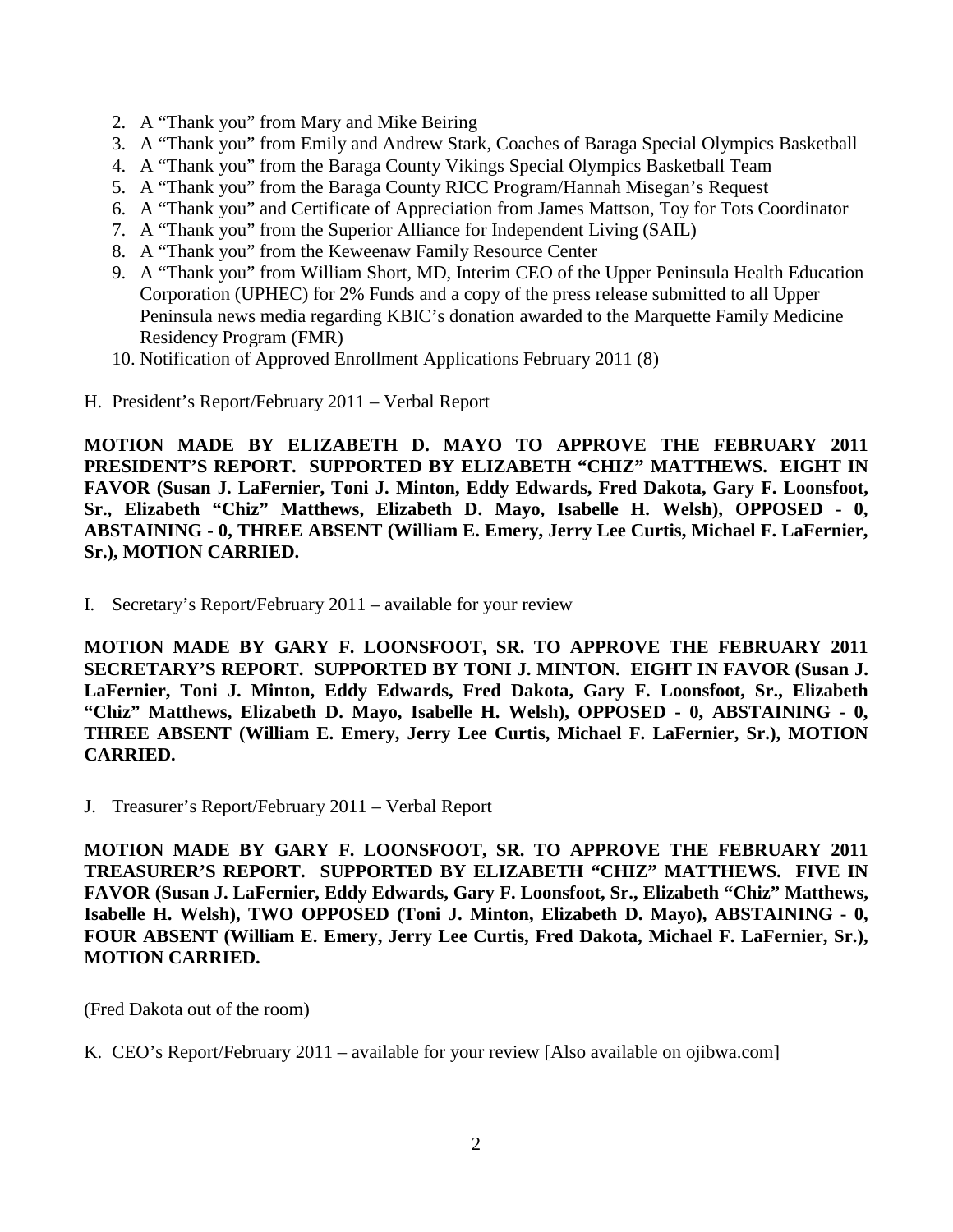**MOTION MADE BY ELIZABETH D. MAYO TO APPROVE THE FEBRUARY 2011 CEO'S REPORT. SUPPORTED BY TONI J. MINTON. EIGHT IN FAVOR (Susan J. LaFernier, Toni J. Minton, Eddy Edwards, Fred Dakota, Gary F. Loonsfoot, Sr., Elizabeth "Chiz" Matthews, Elizabeth D. Mayo, Isabelle H. Welsh), OPPOSED - 0, ABSTAINING - 0, THREE ABSENT (William E. Emery, Jerry Lee Curtis, Michael F. LaFernier, Sr.), MOTION CARRIED.**

## L. Department Head Reports – January 2011

**MOTION MADE BY SUSAN J. LAFERNIER TO APPROVE THE JANUARY 2011 DEPARTMENT HEAD REPORTS. SUPPORTED BY ELIZABETH "CHIZ" MATTHEWS. SEVEN IN FAVOR (Susan J. LaFernier, Toni J. Minton, Fred Dakota, Gary F. Loonsfoot, Sr., Elizabeth "Chiz" Matthews, Elizabeth D. Mayo, Isabelle H. Welsh), ONE OPPOSED (Eddy Edwards), ABSTAINING - 0, THREE ABSENT (William E. Emery, Jerry Lee Curtis, Michael F. LaFernier, Sr.), MOTION CARRIED.**

## **Break: 10:40 – 10:55 a.m.**

- M. Recognize Scheduled Delegation/Individuals:
	- 1. Paul DesRochers, Jr., EDC Chairman/Gregg Nominelli, Economic Developer/Janice Halverson/Debbie Parrish, EDC Staff – Recommendation from Economic Development Committee: Corporate Implementation Plan – for review to form a Tribal Corporation. They recommended that Council adopt the Articles of Incorporation for AaniKoosing, Inc., appoint a five member Board of Directors, and fund the Company with a minimum of 3 million.
- N. Old Business:
	- 1. Fred Dakota GLIFWC Letter regarding appreciation of continuing support of the member Tribes and seeks to serve the needs of our Tribal members in regard to our off-reservation treaty rights.

**MOTION MADE BY FRED DAKOTA THAT ANY BUSINESS OF GLIFWC THAT AFFECTS THE KBIC, THE PRESIDENT RECEIVES A COPY ON OUR BEHALF. SUPPORTED BY ELIZABETH D. MAYO. EIGHT IN FAVOR (Susan J. LaFernier, Toni J. Minton, Eddy Edwards, Fred Dakota, Gary F. Loonsfoot, Sr., Elizabeth "Chiz" Matthews, Elizabeth D. Mayo, Isabelle H. Welsh), OPPOSED - 0, ABSTAINING - 0, THREE ABSENT (William E. Emery, Jerry Lee Curtis, Michael F. LaFernier, Sr.), MOTION CARRIED.**

- O. New Business:
	- 1. Eddy Edwards, Treasurer February 2011 Donations

No donations were approved. (See amendment to medical travel – CNAP Policy)